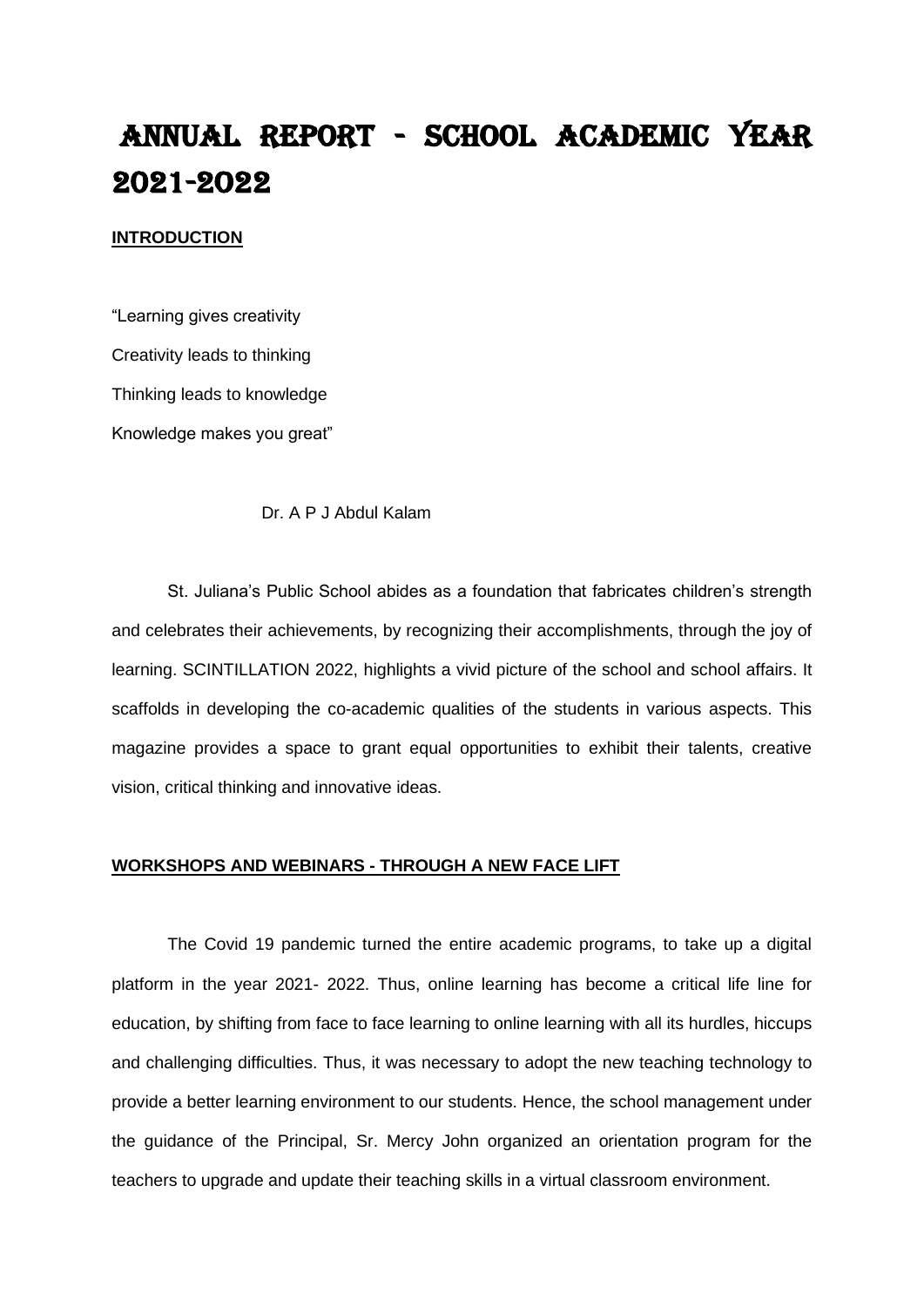The virtual orientation programme for the staff was conducted by a prominent person, Mr. Pradish Prasad, the founder of Phoenix Career and Softskill enhancement firm at Kochi on 27th May 2021.

On May 31st a prayer service was conducted for the teachers.

## **THE COMMENCEMENT OF THE ACADEMIC YEAR 2021 - 2022**

On June 1<sup>st</sup>, all teachers welcomed the younger buds through the google meet with zeal and enthusiasm. After the opening ceremony through the virtual platforms, an online general body meeting and Class PTA was held. The renowned motivational speaker Advocate Charly Paul had given a good message on topic 'Be as we are parenting' to all the parents and a detailed discussion on online learning platform, WeBex were accompanied under the guidance of Sr. Mercy John. Thus from June 2nd onwards regular online classes commenced through WeBex platform for students from classes I to XII.

### **A SWAP TO E-LEARNING.**

Right from the beginning, we created awareness among our children about the onslaught of the virus, how it spreads, and preventive measures that they must adopt. Along with that, we made it easy for our tiny tots to use the new virtual platforms too. Thus, for an effective teaching learning experience our classes were conducted using WeBex platform along with google classroom. To handle the classes productively, along with teachers a hosting staff was also assigned. Hence by providing the resourceful method of learning we have monitored our students frequently so that the pandemic will not hinder their academics.

### **CLUBS**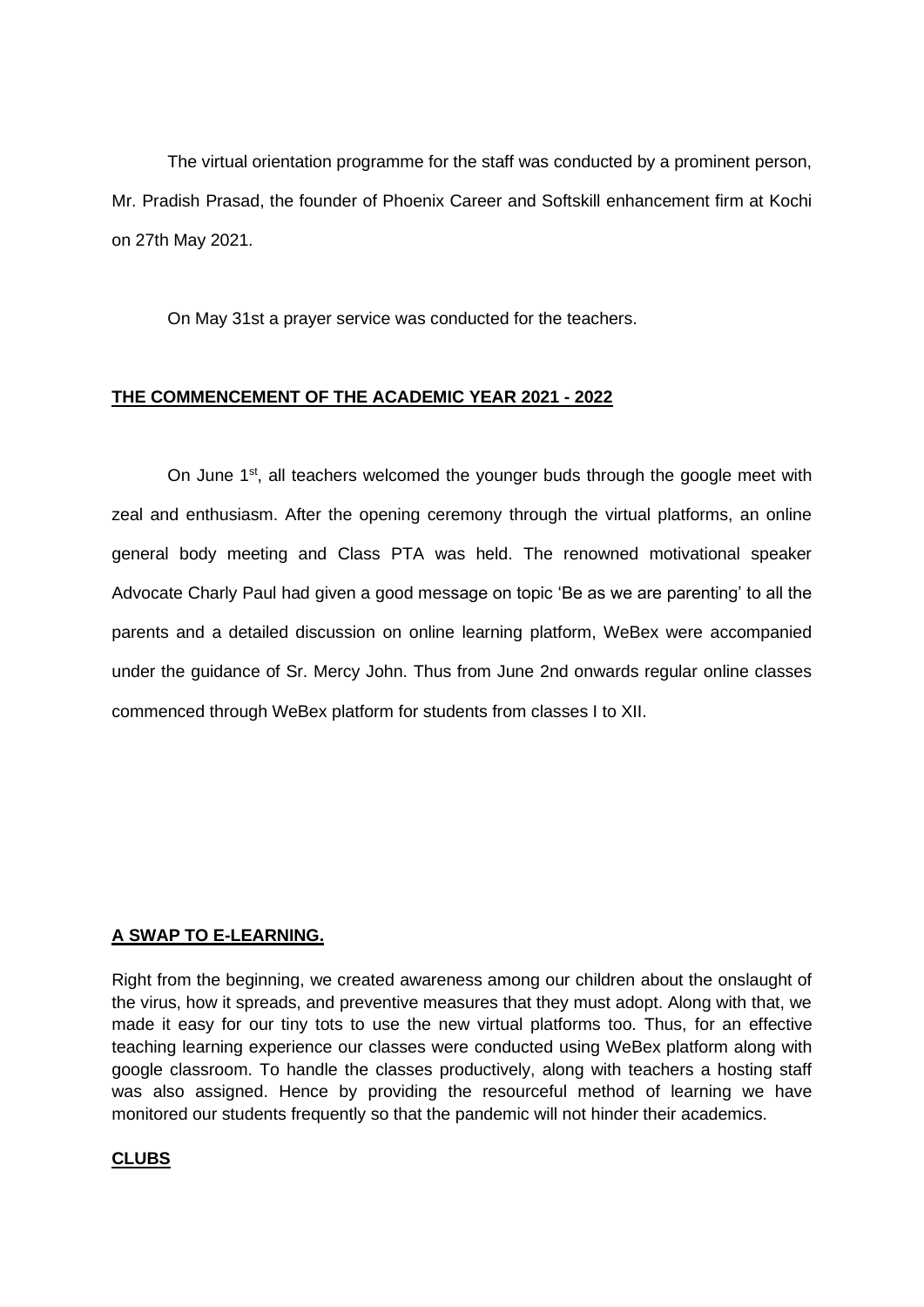'The quality of life is determined by its activities'

Along with academic excellence multiple varieties of co-curricular activities must be given to students to make learning joyful and productive. Thus for the current academic year various co-curricular activities were held under different clubs to groom the mental, physical, moral and social skills in co-scholastic areas.

- Science
- Maths
- Social
- Language (English, Malayalam, Hindi)
- IT

In addition to these co-scholastic activities a presentation on various topics needs to be presented by each student before the commencement of the class. This will develop a skill to present themselves in the society, with confidence.

### **OBSERVANCE OF IMPORTANT DAYS THROUGH VIDEOS AND POSTERS**.

Even in pandemic times insightful, informative videos and posters were shared to the class groups to generate a strong awareness among the pupils on the observance of these days.

### **SCHOOL PARLIAMENT ELECTION**

A School Parliament provides an opportunity for students to be involved in school governance and decision making through a group of democratically elected students who represent the views of all students at the school. It makes an awareness in the students about the parliamentary system and enables them to evaluate the current situation and to behave with responsibility.

### **SCHOOL PARLIAMENT SENATE**

School Captain - Deron Thomas T J (XI Commerce) Vice-Captain - Faiha Fazaludheen (XI Computer Science) Sports Captain - Ajohn Fernandez (XI Commerce) Vice Sports Captain - Riza P Riyas (XI Bio maths)

## **THE UNIQUE ACHIEVEMENTS OF THE STUDENTS.**

● Angel Dennis of Class XII A secured topmost rank in the competitive exam conducted by Talent Spire. She was awarded with a cash prize of Rs 10,000 along with a scholarship.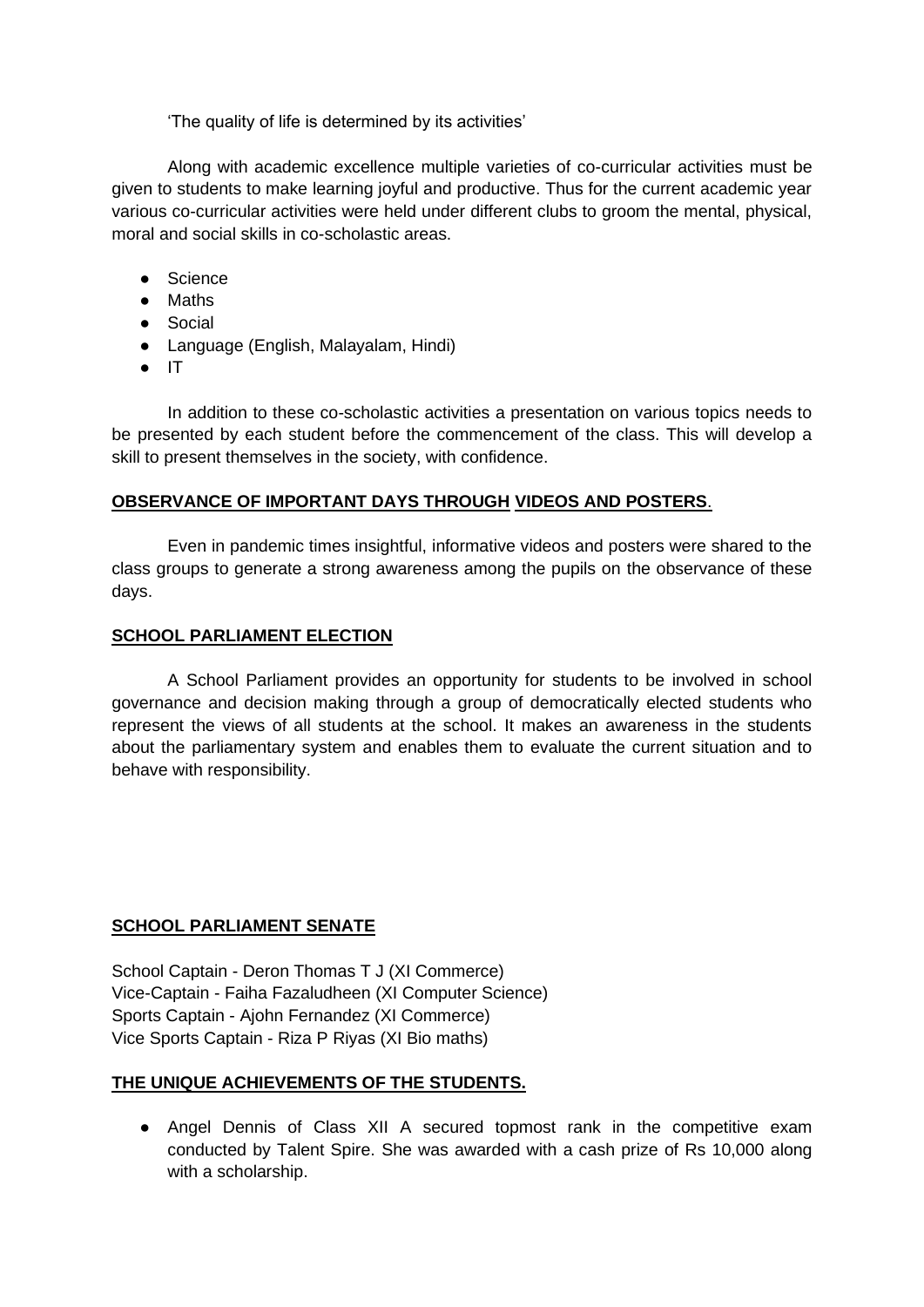- The students of Standard X secured first position in Edge Online training programme, under the guidance of Ms. Dini.
- Kumari Carol Grace Shanu and Kumari Michelle Bright Shanu bagged first and second positions in Kumite, in Ernakulam District level competition conducted on November 16, 2021.
- Kumari Angel Wilfred successfully obtained sixth position in State level cycle race competition.
- Master Gautham M L and Glen Lawrence won second prize for UP Quiz competition.
- Master Niranjan R Prabhu and Adarsh achieved Third position for the High School Quiz competition conducted by Y's Men's Club of Cochin West.
- Kumari Michelle Bright and Carol Grace of Class VI achieved Silver and Bronze medal in Kerala State Karate Championship 2021 held on 11th December.

## **WORKSHOPS ATTENDED BY THE PRINCIPAL AND FACULTY.**

- July 6th our faculties Ms. Archana, Ms. Maggi, Ms. Neethu, Ms. Neema and Ms. Mareena attended the launching ceremony of "Innovation Ambassador Training Program" in collaboration with All India Council for Technical Education, Ministry of Tribal Affairs, Ministry of Education and CBSE.
- July 17 teachers attended an online session on the topic "Preparation of question papers" by Professor George Kolancherry.
- September 1st Ms. Maggy attended "School Innovation Ambassador Training Program (SIATP)."
- August 17 Ms. Neema, Ms. Neethu, Ms. Archana and Ms. Mareena attended a training program organised by the Ministry of Education.
- September 8th subject teachers of Standard Xth and XIIth attended a webinar arranged by CKSC on the topic "MCQ Preparation."
- September 16th Ms. Reena and Ms. Divya attended a webinar on the topic "CBSE Board exams Term I making effective MCQ in English Core" by renowned CBSE master trainer, Ms. Ruchi Sengar.
- October 18th, selected teachers of Grade VI to VIII and IX to X had attended a webinar on the topic "TEST ITEM WRITING COURSE FOR TEACHERS OF ENGLISH, MATHS AND SCIENCE" initiated by CBSE in association with British Council on how to design and develop test items for assessments.

## **STUDENTS' WEBINARS AND WORKSHOPS.**

Besides excellence in academics, webinars and workshops were also provided for the holistic development of the students.

- 17th June "Excel in your studies" by Mr. Anish Mohan for students of classes XI and XII
- 21stJuly Get Fit- by Ms. Ashna for students of Classes X to XII.
- 24th July "Brain Game" by Ms. Jesna Kuruvilla for Classes VII to XII.
- 30th July orientation program regarding the various possibilities available after higher secondary education by T.I.M.E. Institute for Science XI and XII students